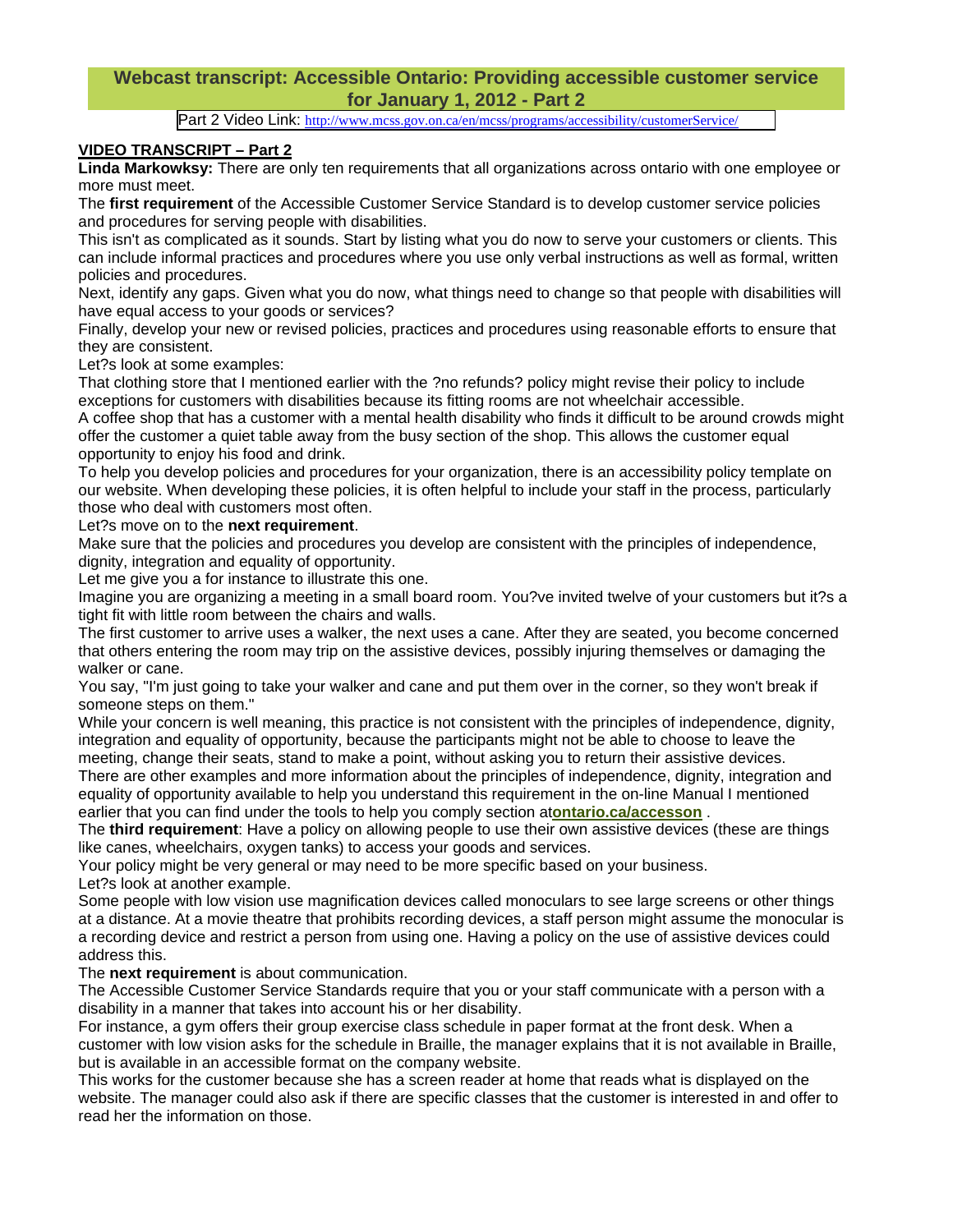You can get some other ideas on how to communicate with people with different disabilities by visiting our website. Communication is the key to good customer service and it all starts with asking a simple question, ?How can I help??

We?ll go back to the studio a little later to get people?s reactions to that question but first let?s finish off the requirements.

The **fifth requirement** is that you allow people with disabilities to be accompanied by their service animal, such as a guide dog or hearing dog, in areas of your business that are open to the public.

The only exception here would be areas of your business where animals are prohibited by law, for example the kitchen of a restaurant.

If service animals are excluded by law, your policy will need to identify other ways for people with service animals to access your goods or services. Perhaps you can go to their premises or provide your services over the internet or over the phone.

When we talk about service animals, we often get questions about allergies. If your staff or other customers are allergic to animals, talk to all those involved to find a way to accommodate everyone's needs on the premises or provide your services over the internet or over the phone.

Talking about this with your staff and making sure they are trained and understand their responsibilities in advance makes all the difference. We?ll talk more about training shortly.

The **sixth requirement** is that you permit people with disabilities who rely on a support person to bring that person with them while accessing your goods or services.

For example, a person with a disability goes to meet with her financial advisor, accompanied by her support person. Before they start discussing specific financial details, the advisor simply asks the person with a disability for her consent to have the conversation while the support person is in the room.

The **next requirement** is related and indicates that where admission fees are charged, you must post information about your policy is regarding what fee, if any, would be charged for a support person accompanying a person with a disability.

For example, a dinner theatre posts a notice on its website and at its ticket window stating that support persons will not be charged if they are not consuming food during the show. The notice states that support persons will be charged half of the usual price if they wish to eat the meal provided. That?s specific and clear.

The **eighth requirement** says that if you offer facilities or services for people with disabilities (such as an elevator or accessible washroom), let people know when they are out of order.

For example, a dry cleaning business that needs to remove the ramp in front of their store for a few weeks for repairs posts a sign outside and leaves a message on their voicemail explaining the situation.

Both the sign and the message explain that repairs are being done, give the date when the ramp will be available again, and offer to meet customers outside if they call ahead in order to pick up or drop off garments. But it?s not just about ramps or elevators.

An art gallery has recorded audio tours for people with vision loss, but isn?t able to offer these tours for a two week period because the equipment is being upgraded. When this happens, notices are posted on the gallery?s accessible website ahead of time. Staff also inform visitors as they enter the gallery that recorded audio tours are not available but that staff would be willing to provide a guided tour instead.

The **ninth requirement** is that you train your staff, volunteers and contractors to serve customers with disabilities.

You also need to train the people in your organization who develop customer service policies, practices and procedures. This may be your managers, your board and/or your human resource staff.

Again, please visit **ontario.ca/AccessON** for free downloadable training manuals and an online course called ?Serve-Ability? that covers most of what your staff need to know.

The **tenth requirement** is that you let customers with disabilities and different abilities provide feedback on how you met their needs and establish a process to respond and take action on any complaints.

A hotel invites its guests to provide feedback by posting a sign in the lobby and including a notice on the bill. Front desk staff also mention that feedback is appreciated and can be submitted in person, by phone or on the company website.

Remember, it's not just customers with disabilities who can provide feedback on how accessible your customer service is, it?s anyone.

If you have 20 or more employees, you must complete **four additional requirements**:

- First, complete an online report on your compliance by the reporting deadline. This is a short online checklist report. You will be sent instructions on how to access and complete this report closer to the reporting deadline of 2012.
- Second, if you have 20 or more employees you must also document in writing all of your policies and procedures on how you met each of the requirements.

For example, if you hold a group training session for your employees, have each employee sign in, have